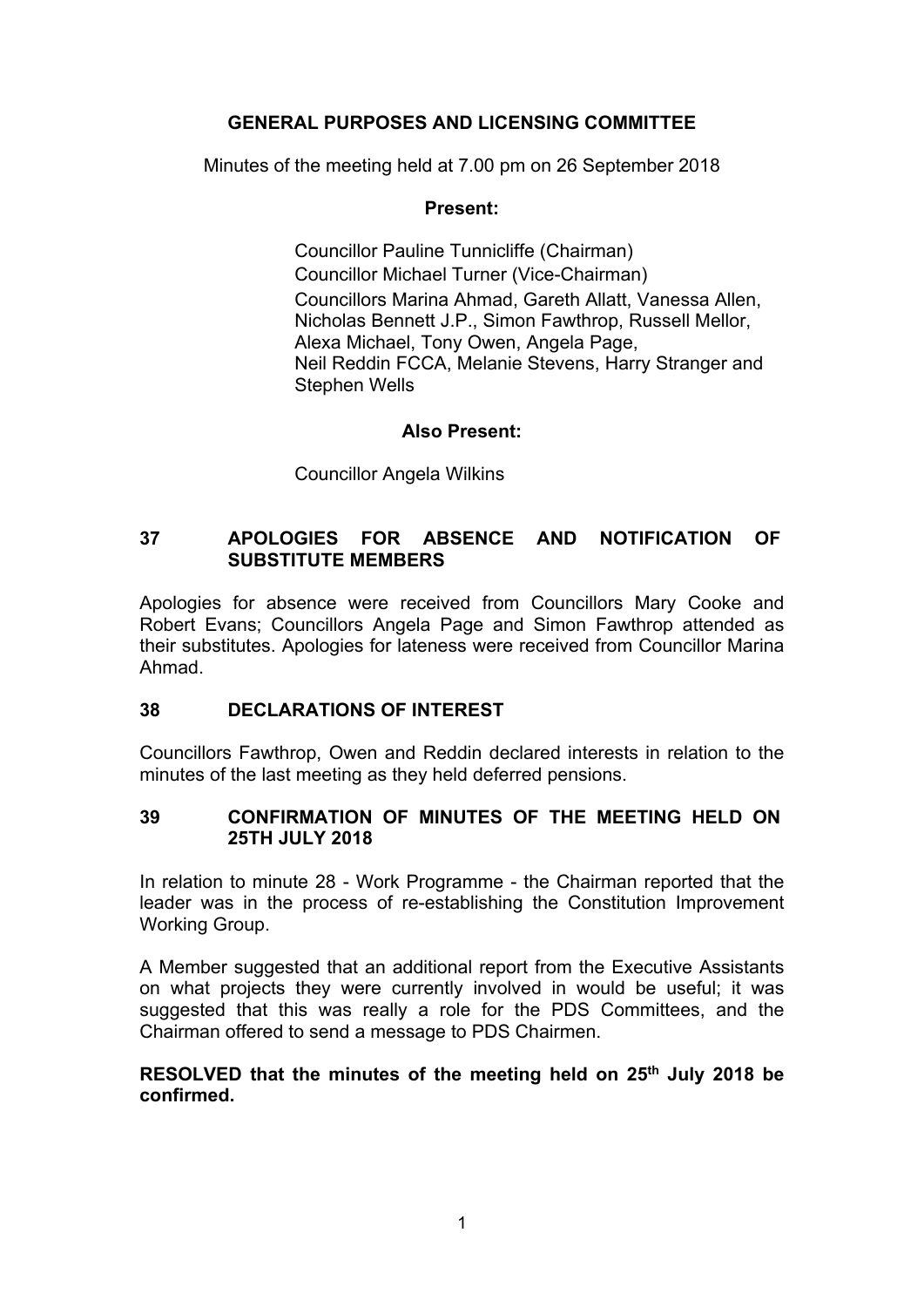### **40 QUESTIONS FROM MEMBERS OF THE PUBLIC ATTENDING THE MEETING**

One question had been received for written reply from Dermot Mckibbin -

Please will the Council publish by polling district for all electoral wards in the borough to reveal in which polling districts residents in the borough were unable to vote in the recent local elections due to lack of the relevant identification.

Reply:

We are not aware of any residents in the borough who were unable to vote at the recent local elections due to the lack of relevant identification.

We publicised widely the opportunity for an elector to apply up to 5pm the day before poll, for a certificate of identity, if they were not able to produce the relevant documentation.

We received one enquiry, but on further discussion with the individual, it was established that he had sufficient ID to vote.

No certificates were issued.

#### **41 FEEDBACK ON THE 2018 LOCAL ELECTIONS AND VOTER ID PILOT SCHEME** Report CSD 18121

The Committee received an update from the Chief Executive in his role as Returning Officer on the key issues arising from the Local Council elections held on 3<sup>rd</sup> May 2018, including the initial findings on the Voter ID Pilot Scheme.

The following issues were raised -

- It was clarified that the rejected postal votes were not spoiled ballot papers, but were due to the paperwork sent in by the voter not being in order.
- Some Members called for more efforts to find alternatives to using schools as polling stations, such as church or community halls. It was also suggested that there needed to be more meaningful consultation with ward Members at a stage when they could still affect proposed changes. The Returning Officer confirmed that this was looked at every year, that Members were kept informed and that in some cases it was possible to make arrangements that allowed the schools to remain open when they hosted a polling station. A Member mentioned that Crofton Baptist Church should be used in his ward to avoid having to use Crofton School.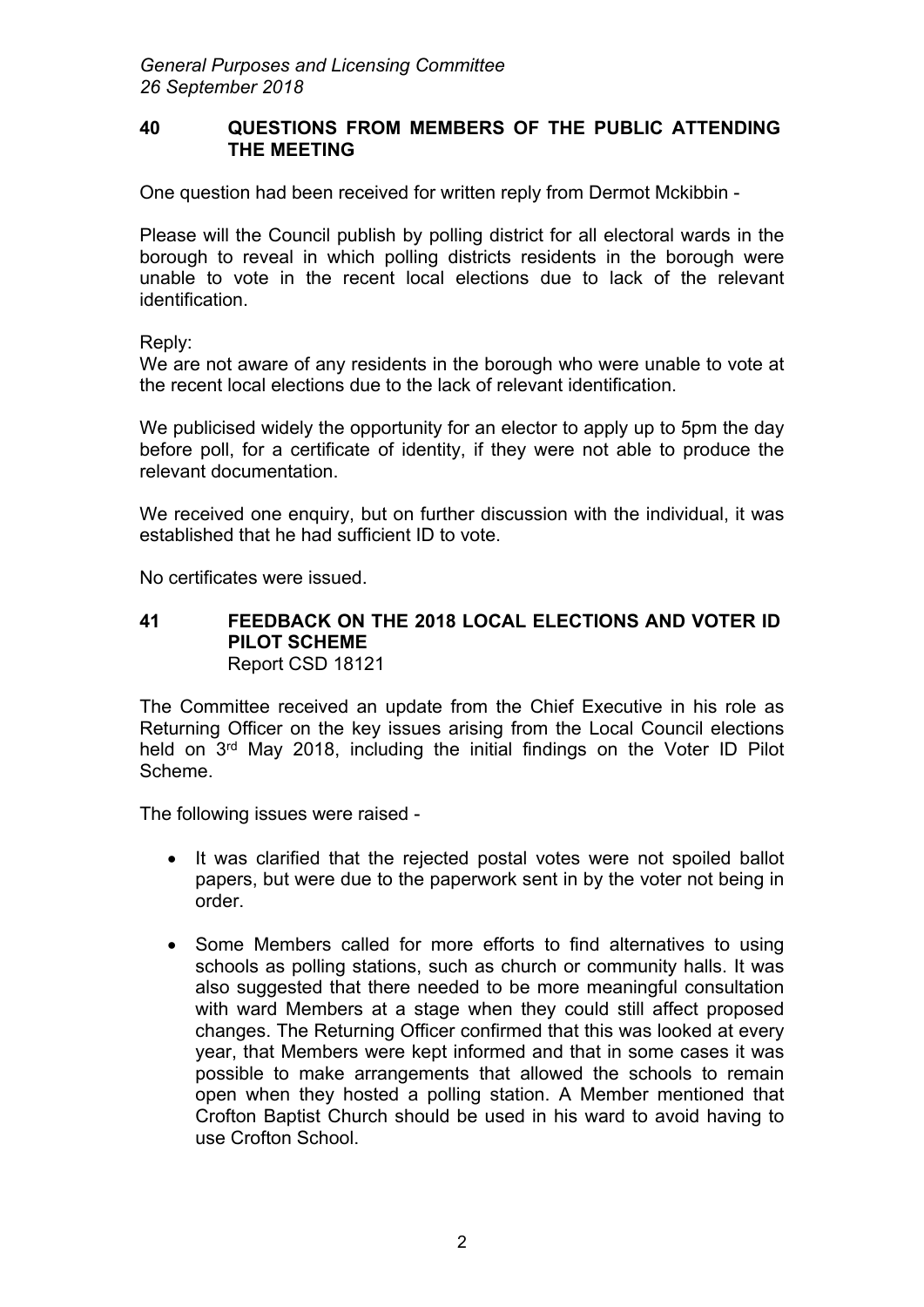- A Member commented that the Voter ID Pilot added pressure on Election staff and was not worth pursuing. Another Member suggested that the further Voter ID pilots elsewhere in the country were not needed. The Returning Officer commented that Councillors could lobby their MPs on this issue. The Council had been invited to join the Board monitoring the pilots proposed for 2019.
- A Member recounted an episode where a voter had arrived late in the day at a polling station only to find that their name had already been crossed off. It was confirmed that a ballot paper could not be issued in these circumstances, and that these cases were always reported to Electoral Services for investigation. One possible cause was the wrong member of a family being crossed off on the register.
- A Member complained that he was disappointed that the Returning Officer had not taken action when he had reported an incident of intimidation, but that he had felt compelled, in view of his duty of care to candidates and party workers to report the matter to the Police. It was confirmed that while the Returning Officer was charged with ensuring the electoral process was fair he could not be responsible for the conduct of candidates and others involved. The Returning Officer confirmed that he had to make judgements on a daily basis on a variety of such issues.
- The same Member complained about an incident when he had been secretly recorded - he was advised to take this up outside the meeting.
- Several Members commented on the role of tellers. The Returning Officer confirmed that they were not part of the electoral process and they were not part of his responsibility - he expected the political parties to guide and control their own tellers. Nevertheless, there was a code of conduct issued by the Electoral Commission and a Notice on the role of tellers which Presiding Officers made available to tellers at their polling stations.
- A Member commented that there had not been enough done to ensure that hard to reach groups were not disadvantaged by the ID pilot, that information was not made available in other languages and that the Council's Impact Assessment was superficial. Officers responded that great efforts had been made to contact hard to reach groups, particularly through their groups and representatives, and that there was no evidence of a requirement for translated documents.
- Some Members reported anecdotal evidence that some people had not voted either as they objected in principle to providing ID, or because they assumed that they did not have the right documents. Officers explained that people with none of the approved documents could still apply for a certificate of identity, although none had been issued.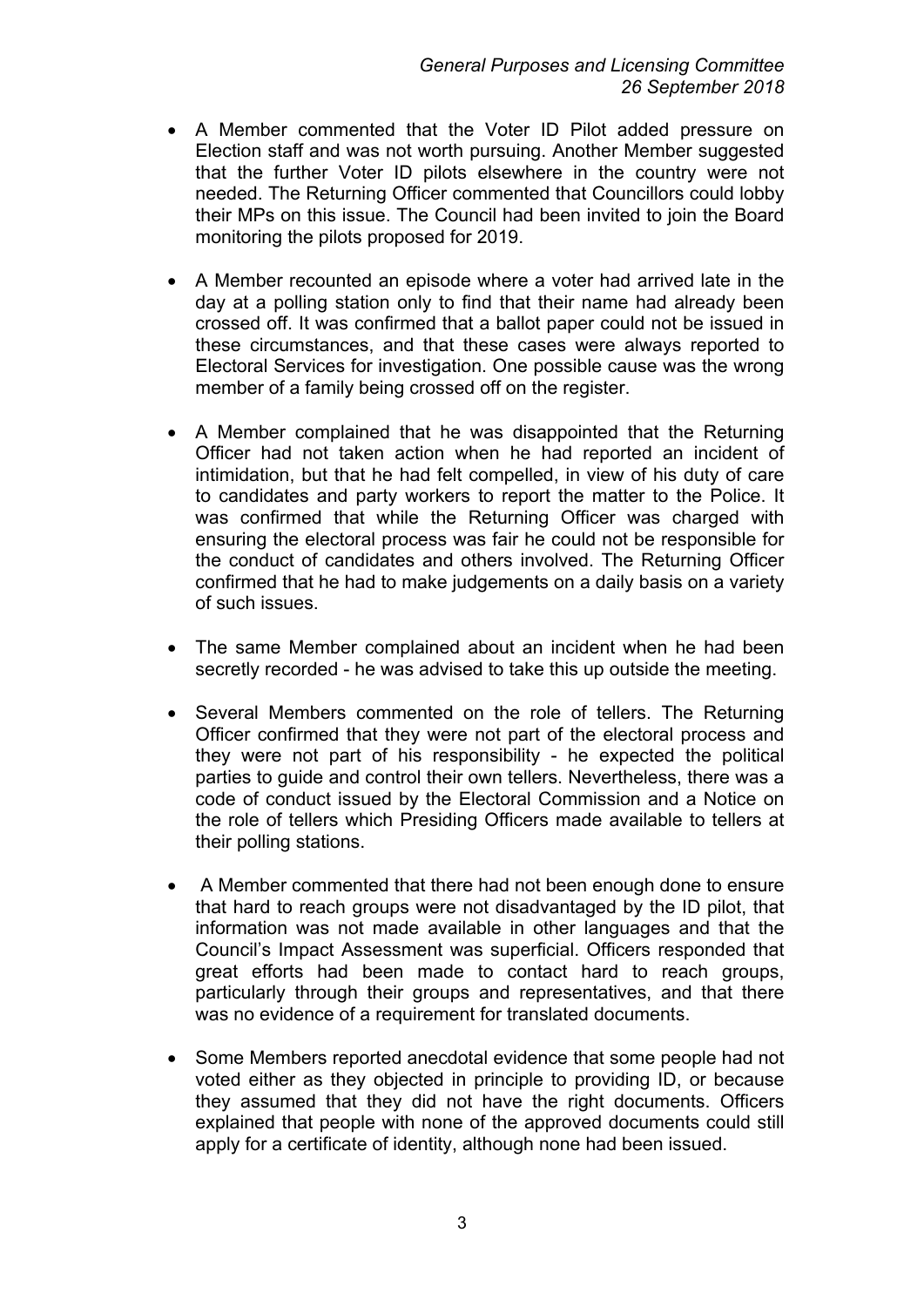*General Purposes and Licensing Committee 26 September 2018*

- A Member asked for the detailed feedback sent by the Council to the Cabinet Office to be made available to Committee members. The Returning Officer agreed to check with the Cabinet Office whether this could be done.
- A Member commented that the voter ID Pilot did not appear to have affected turnout. He requested turnout figures for local elections going back to 2002.

The Chairman joined other Members of the Committee in thanking the Returning Officer and his staff for a smoothly run election - it was noted that the Election Team had won the Team of the Year award at the Bromley Stars. The Returning Officer confirmed that he would consider all comments.

#### **RESOLVED that the content of the report be noted.**

#### **42 FEEDBACK FROM THE MEMBERS INDUCTION PROGRAMME 2018** Report CSD 18118

The Committee received a report reviewing the Member Induction Programme following the 2018 local elections. The report included tables with detailed feedback from all the sessions - most of the feedback was positive. One new Member commented that more information on Council decision-making processes and structures would have been helpful.

All of the sessions had been provided by in-house staff, except the session on Scrutiny. Some Members considered that it was useful to have an outside perspective on this subject, but a number of Members thought that this was unnecessary expenditure, and that in future the session could be run by Councillors and officers.

The report also covered the issue of new IT equipment to Councillors. Following extensive consultation by BT, the Council's IT contractor, the range of equipment available to new Members, and returning Members wishing to upgrade, had been expanded to a choice of an iPad, a standard laptop or a 2 in1 laptop with detachable screen. A Member commented that she had not been offered assistance to install her new laptop at home; it was confirmed that, with the agreement of Members at the time, this had not been included in the IT support contract, but that such additional assistance could still be provided in exceptional circumstances

The Council offered a basic mobile phone, or a £10 per month contribution to the cost of using a Member's personal phone for Council business. Some Members requested that the Council provide smart-phones to assist them in their work, and officers responded that this could be reviewed, but this would involve additional expenditure.

# **RESOLVED that the content of the report be noted.**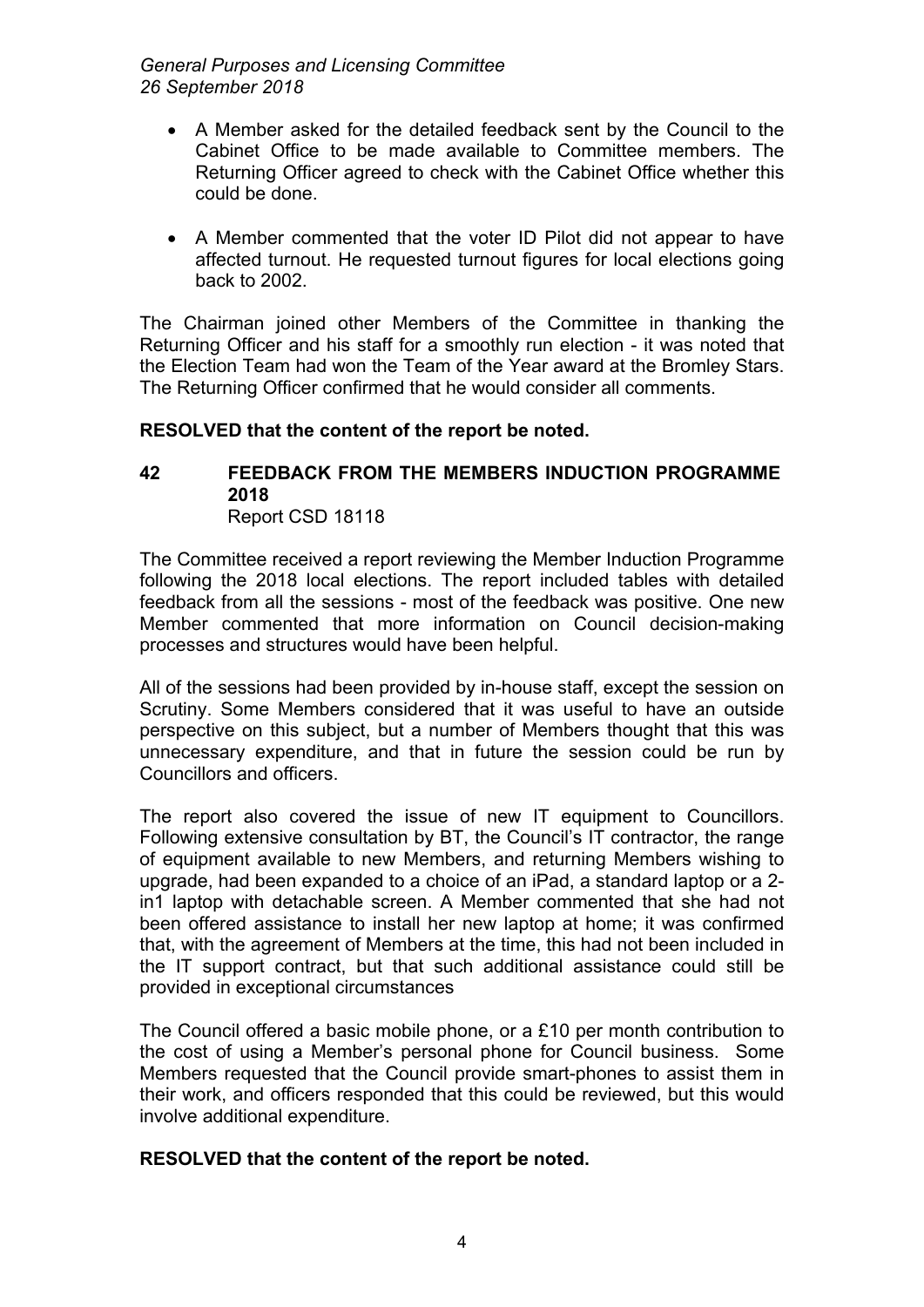### **43 REVIEW OF MEMBERS ALLOWANCES SCHEME** Report CSD 18120

The regulations governing Members' Allowances required that full Council approve a Members' Allowances Scheme each year before 1<sup>st</sup> April for the following financial year. At its meeting on 29<sup>th</sup> May 2018 this Committee asked for an early report on the Members' Allowances Scheme to allow more scope for discussion and research. The report set out the current scheme and examined some of the issues that could be reviewed prior to recommending the 2019/20 scheme.

Two areas for particular consideration were proposed - changing from a fixed allowance to a £50 per meeting allowance for attendance at Plans Sub-Committees, and examining whether executive Members were underpaid. It was suggested that executive Members should be asked how many hours per week they spent on Council work to provide evidence for the review.

The Mayoral Allowance had a different legal basis to other Member Allowances, and was not part of the Members Allowances Scheme. A Member suggested that it should be possible for the Mayor to claim most expenditure as business expenses rather than through the allowance, thus saving on tax paid.

### **RESOLVED that the contents of the report be noted and a further report be made to a future meeting.**

# **44 DRAFT STATEMENT OF PRINCIPLES FOR GAMBLING 2019/2022** Report ES18067

At its last meeting the Committee had approved a revised Statement of Gambling Policy for public consultation. The Committee received a report summarising the outcome of the consultation and proposing that the Committee recommend the amended Statement to full Council. Two responses had been received as a result of which a number of changes had been made to the Statement, after consultation with the Gambling Commission.

A Member commented that the Council's policy included protecting children from being harmed or exploited by gambling, but this was different from preventing children from being involved in gambling. Officers clarified that the law allowed children to have access to licensed Family Entertainment Centres and certain categories of machines.

**RESOLVED that the responses to public consultation be noted and full Council be recommended to adopt the Statement of Gambling Policy under the Gambling Act 2005 to have effect from 31st January 2019.**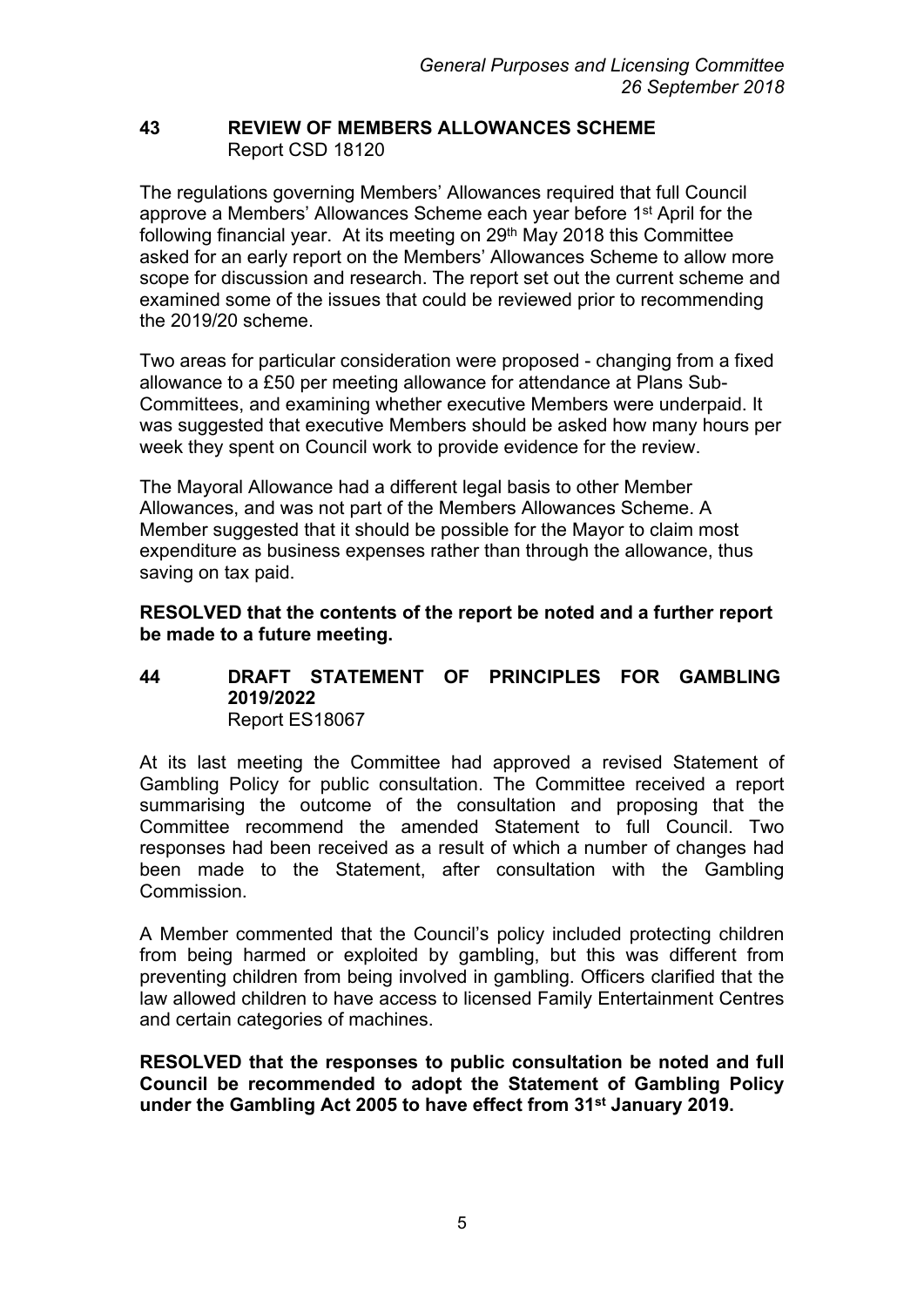### **45 CHANGES TO ANIMAL LICENSING LEGISLATION - REVIEW OF FEES AND CONDITIONS**

Members were informed that on 1 October 2018 a new statutory instrument (2018 No.486) would come into force, the Animal Welfare (Licensing of Activities Involving Animals) (England) Regulations 2018. The new legislation introduced an updated licensing framework in England for five activities involving animals - selling animals as pets, providing for or arranging for the provision of boarding for cats of dogs, hiring out horses, dog breeding and keeping or training animals for exhibition. The introduction of the legislation highlighted the need to revise both current procedures and the fee structure.

Guidance on the fee structure was still awaited from the Department for the Environment, Food and Rural Affairs (Defra), but the legislation was clear that licenses should be charged on a full cost recovery basis. This would result in large increases for many small businesses.

The Committee was concerned that the regulations would potentially apply to a range of very low key activities, such as equestrian sports men and women, people who took pets into schools or old peoples' homes or those who rescued wild animals.

(During consideration of this report Councillor Tony Owen declared an interest as he used a local cattery, and Councillor Neil Reddin declared an interest as he had a client whose business could be affected.)

# **RESOLVED that**

**(1) The changes required by the Animal Welfare (Licensing of Activities Involving Animals) (England) Regulations 2018, and the associated conditions, be noted.**

**(2) It is agreed that the current fee structure be retained until such time that the new fees can be reviewed and set in accordance with the guidance provided by Defra.**

**(3) Authority be delegated to the Director of Environment and Community Services for the administration of the Council's power to grant or renew a licence for a licensable activity under the Animal Welfare (Licensing of Activities Involving Animals) (England) Regulations 2018 (selling animals as pets, providing or arranging for the provision of boarding for cats or dogs, hiring out horses, breeding dogs or keeping or training animals for exhibition.)**

# **46 WORK PROGRAMME** Report CSD18117

The Committee considered its work programme for the 2018/19 Council year. It was noted that the meeting on  $27<sup>th</sup>$  November would probably need to go